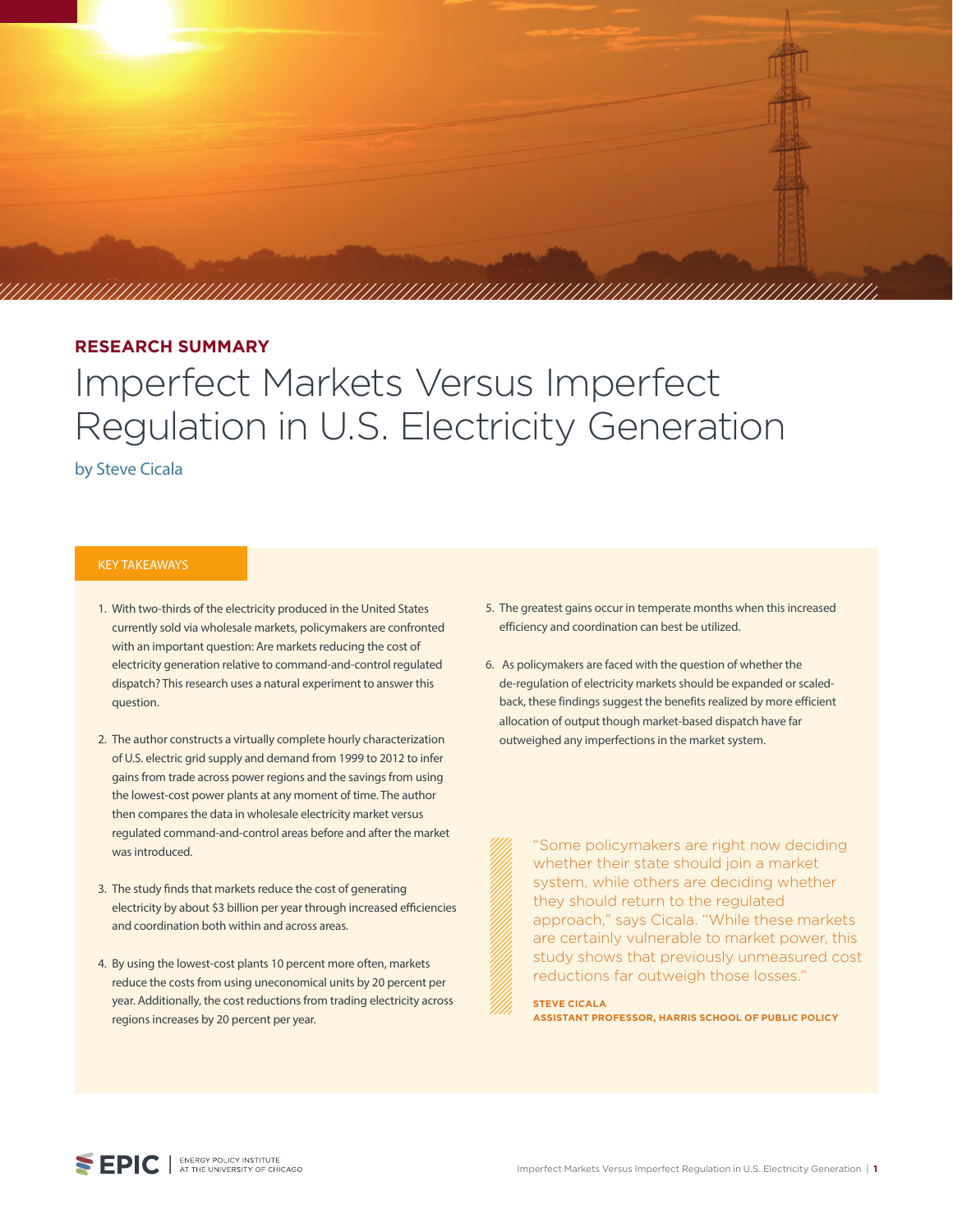#### **Introduction**

Local monopolies—a mix of investor-owned utilities, government agencies (municipal, state, and federal), and nonprofit cooperatives—were historically the principal architects of the U.S. electricity grid. These organizations were vertically integrated, so they owned the power plants, the transmission system, and the delivery network within their respective, exclusively-operated territories, and interconnections between them existed largely to maintain reliability. This began to change with the passage of the Energy Policy Act of 1992, which was codified by the Federal Energy Regulatory Commission (FERC) in 1996. The Act required the separation of transmission system owners and power marketers, allowing independent power generators access to the wires and allowing greater potential for wholesale electricity markets to form.

A new decentralized market approach soon did form, where multiple companies came together and bid in auctions that would determine who would operate their power plants to meet electricity demand on any given day. Only those who bid below the price needed to meet projected demand were called on to operate. Such power markets formed first in Pennsylvania, New Jersey and Maryland (the PJM system), and separately in California. Others formed in a piecemeal fashion as the Federal government encouraged market adoption. Today, more than 60 percent of U.S. electricity generation is determined by market-driven auctions.



There are seven regional electricity markets in the United States. Gray areas represent regions not currently operating within a market system.

Source: Cicala (2017)

### **Research Design**

Do power markets lower the cost of generating electricity? Research to date on production decisions has focused on the exercise of market power. That is, at times of high energy demand, companies may take economical plants offline guaranteeing that expensive plants operate, which drives up

the price of electricity. This suggests markets are an inefficient approach to electricity generation.

This study goes beyond studying market power to determine if markets—despite such imperfections—still lower the cost of generating electricity in comparison to command-andcontrol regulations. The author constructs a virtually complete hourly characterization of supply and demand of the U.S. electrical grid from 1999 to 2012. The 14 years of data includes production costs and operations of virtually every generating unit in the country, and the demand for every one of the power control areas for every hour of the day for every day of the year. This data is then used to study two aspects of cost: socalled "out of merit" costs and trade.

The merit order is a ranking of available power supply by cost. Typically, electricity system operators are assumed to meet incremental demand according to the merit order—that is, each incremental unit of demand is met by the lowest-cost available capacity. At times, however, the system operates out of merit order, bringing more expensive units online first. This could occur when plants must occasionally go off-line for maintenance, or are forced to shut down unannounced, causing more expensive units to fill the gap; and when transmission constraints make it infeasible for the least-cost units to meet local demand. The additional cost of output from these units relative to dispatching the lowest-cost units is what is called the out-of-merit cost. The author measures out-ofmerit costs by isolating instances in the data set when more economical generators—determined by heat rate, cost of fuel, and emissions fees—were not used.

The trade of electricity is also an aspect of cost. When importing electricity from another area, one could save having to fire up a more expensive unit. When exporting, one could gain any additional revenue beyond that required to generate the power. To measure these transactions, the author infers that if an area were paying more (or less) than their marginal cost of generating, they would reduce (increase) their imports until these costs were in balance. Similarly, an exporting area must at least be covering its production costs—and if they are more than doing so, they would increase their exports until the analogous balance were reached.

Using 14 years of historical data, the author compares out-ofmerit and trade effects in market dispatch areas to areas still using the command-and-control approach. The author also compares the cost changes in the market dispatch areas both before and after the switch to the market occurred.

However, because of the changing cost of fuel, using historical values alone to estimate what the counterfactual outcome would have been if not for the markets is riddled with flaws. For example, when fuel prices are high, the value of substituting a higher cost generation unit with a lower cost generation unit is a lot greater than when prices are low.

To account for the impact of the price of fuel, the author uses a machine learning algorithm to estimate system operators' rules for deciding which power plants to run at any moment in time. Having estimated that rule, the author predicts what system operators would have done if they had continued to follow the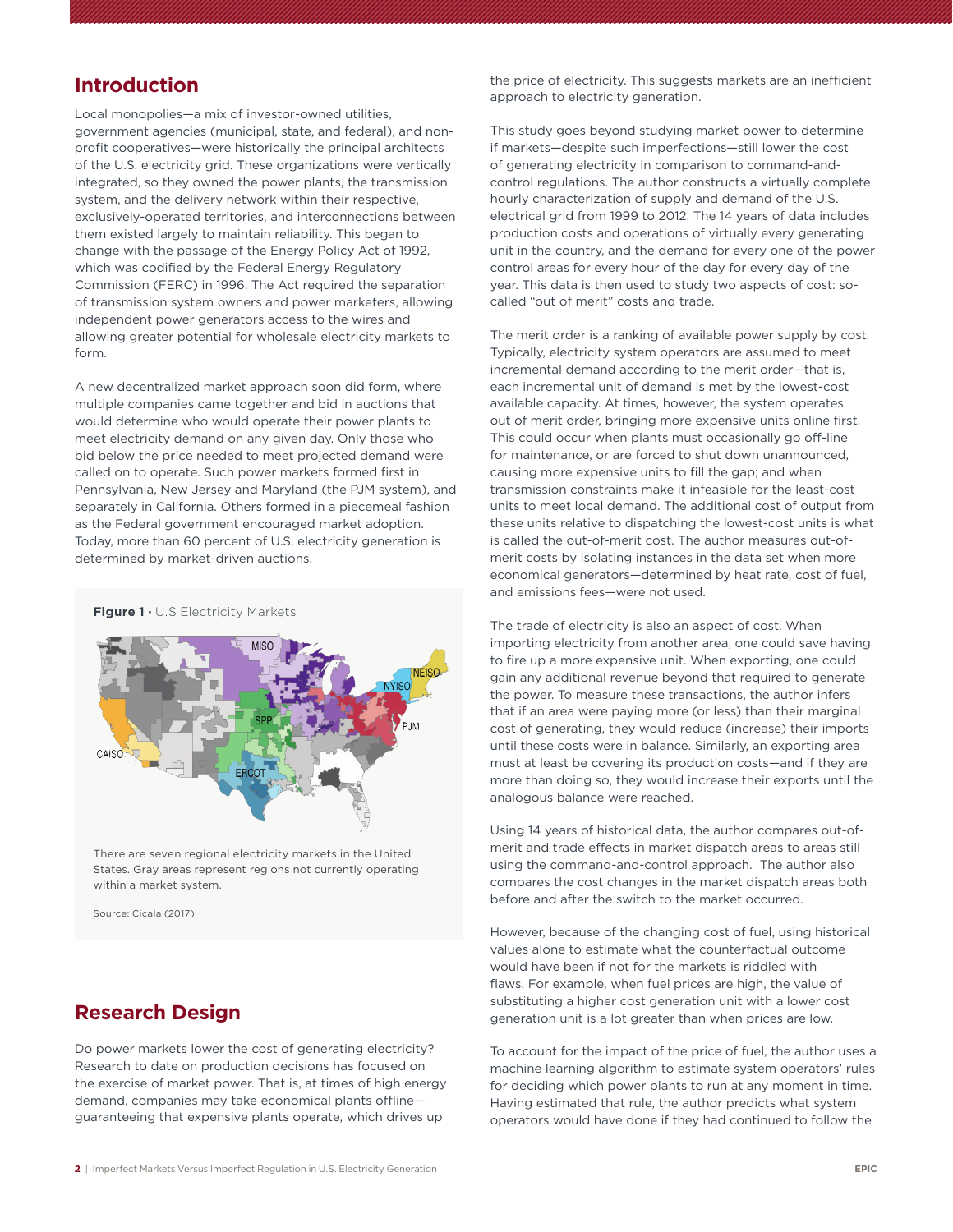rules they used in the past. This allows a comparison of the predicted pattern of production to the observed production in order to say what the outcome would have been if they had continued operating as they had in the past.

## **Findings**

**1. Markets reduce the cost of generating electricity by about** \$3 billion per year. Previous studies have found that market imperfections—such as market power—cause markets to increase the cost of generating electricity. This study found that, despite their imperfections, markets better allocate output to lower-cost units. The use of lower-cost units saves about \$3 billion a year in generating electricity.

**2. Markets reduce the cost due to using more expensive units by nearly 20 percent per year.** Power plant generators operating within markets are more likely to ensure their power plants are available to run when it is most economical for them to run. This means the lowest-cost plants are used 10 percent more often in market regions—reducing out of merit costs by nearly 20 percent.

**3. The volume of electricity traded across areas increases by 10 percent, yielding a 20 percent increase in the gains associated with coordinating operations across areas.** Generators operating within markets are able to better identify low-cost generators across areas and better coordinate the dispatch of power, increasing trade by 10 percent. The

savings from this additional electricity trading increases by as

**Figure 2 ·** The Decline in "Out of Merit" Costs The Gains from Trade After Market Introduction

much as 20 percent a year.

**4. Markets save the most in temperate months because they offer improved efficiency and coordination.** During the temperate months in spring and fall, when demand is lower because there is less need for electricity to heat or cool buildings, large generating plants are typically shut down for maintenance. In market areas, plant generators reduce the time they are shut down for maintenance and better coordinate their shut-down schedules with other generators across areas.

# **Policy Implications**

Two-thirds of the country now uses markets to determine electricity production. But some states (i.e. Ohio) are deciding whether they should return to the command-and-control regulated approach. Other states are deciding whether they should join the market system (i.e. Washington and Oregon may join the California market). Neither system is perfect, with clear regulatory shortcomings and market failures. However, as states evaluate which approach to use, this study provides some of the first evidence that the benefits of joining a market far outweigh the costs.

Further, the study makes important observations about the broader value of a market approach—whether it be in the energy sector or beyond. Markets remain more efficient and effective than command-and-control regulations.





The market system was introduced at time zero on the horizontal axis. Left of zero represents the 10 and 20 months before the market started. Right of zero represents the 10 and 20 months after the market started. "Out of merit" costs declined after the market system was introduced.

The market was introduced at time zero on the horizontal axis. Left of zero represents the 10 and 20 months before the market started. Right of zero represents the 10 and 20 months after the market started. Gains from trade increased after the market started.